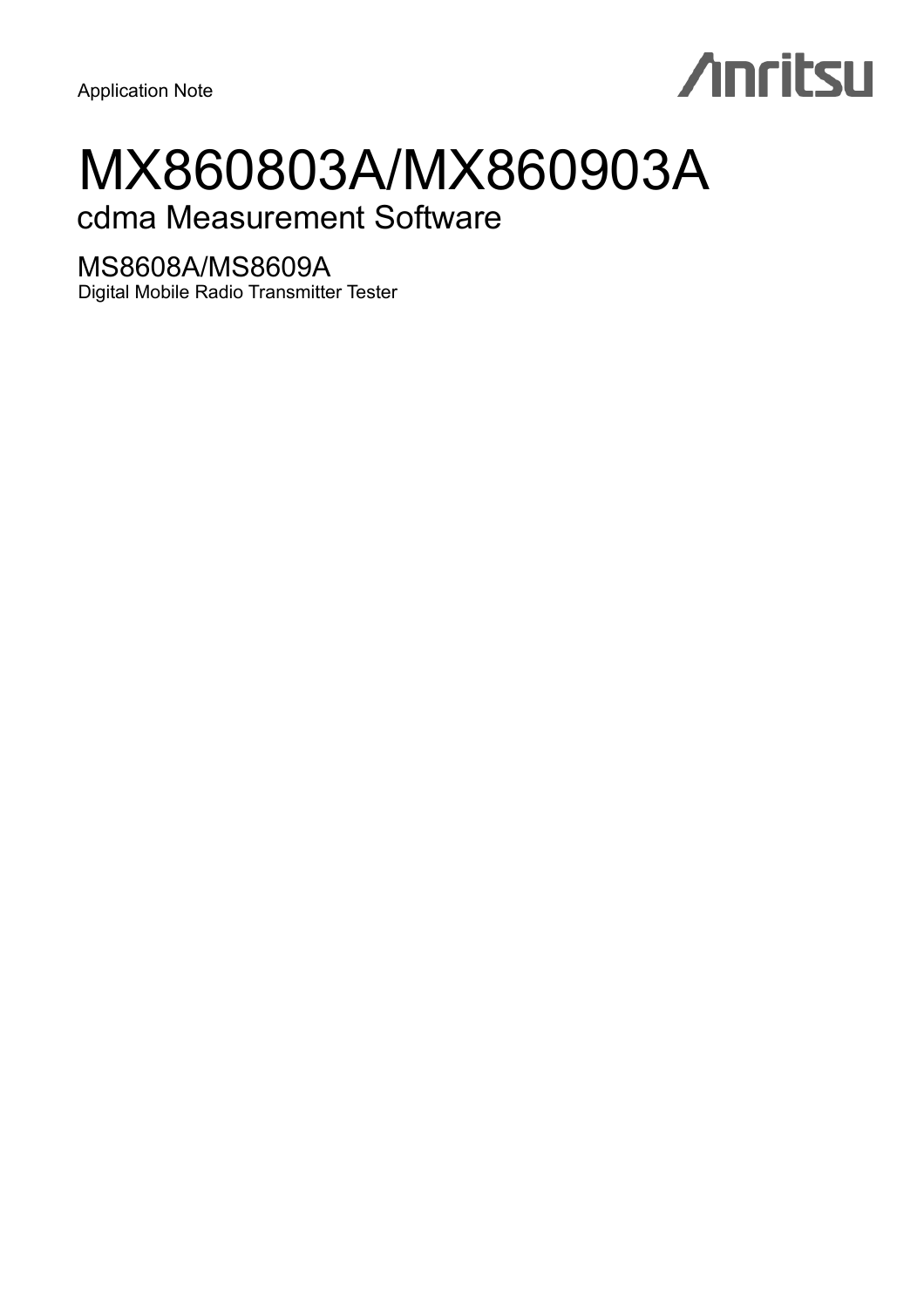

|                                                                                                                                                                                                                                          | <b>Contents</b>                                                                                                                                                                                                                                                                                                                                                                                                         |
|------------------------------------------------------------------------------------------------------------------------------------------------------------------------------------------------------------------------------------------|-------------------------------------------------------------------------------------------------------------------------------------------------------------------------------------------------------------------------------------------------------------------------------------------------------------------------------------------------------------------------------------------------------------------------|
| 1. CDMA2000 1x Standard<br>1.1 Related standards<br>1.2 Frequencies and channels<br>1.3 Radio configuration (RC)<br>1.4 BTS Measurement items<br>2. Connections<br>2.1 Connection to signal generator<br>2.2 Connections to base station | 3. BTS Tx Characteristics test<br>3.1 Frequency tolerance (4.1.2*)<br>3.2 Pilot timing tolerance (4.2.1.1)<br>3.3 Waveform quality (4.2.2)<br>3.4 Total power (4.3.1)<br>3.5 Pilot power (4.3.2)<br>3.6 Code domain power (4.3.3)<br>3.7 Conducted spurious emissions (4.4.1)<br>3.8 Occupied bandwidth (4.4.4)<br>*The number in parentheses means the standard<br>chapter.<br>Appendix<br>1. Other Tx characteristics |
|                                                                                                                                                                                                                                          | 2. MG3700A Settings                                                                                                                                                                                                                                                                                                                                                                                                     |
| Discover What's Possible™<br>MS8609A-E-F-3                                                                                                                                                                                               | <b>Anritsu</b><br>Slide 2                                                                                                                                                                                                                                                                                                                                                                                               |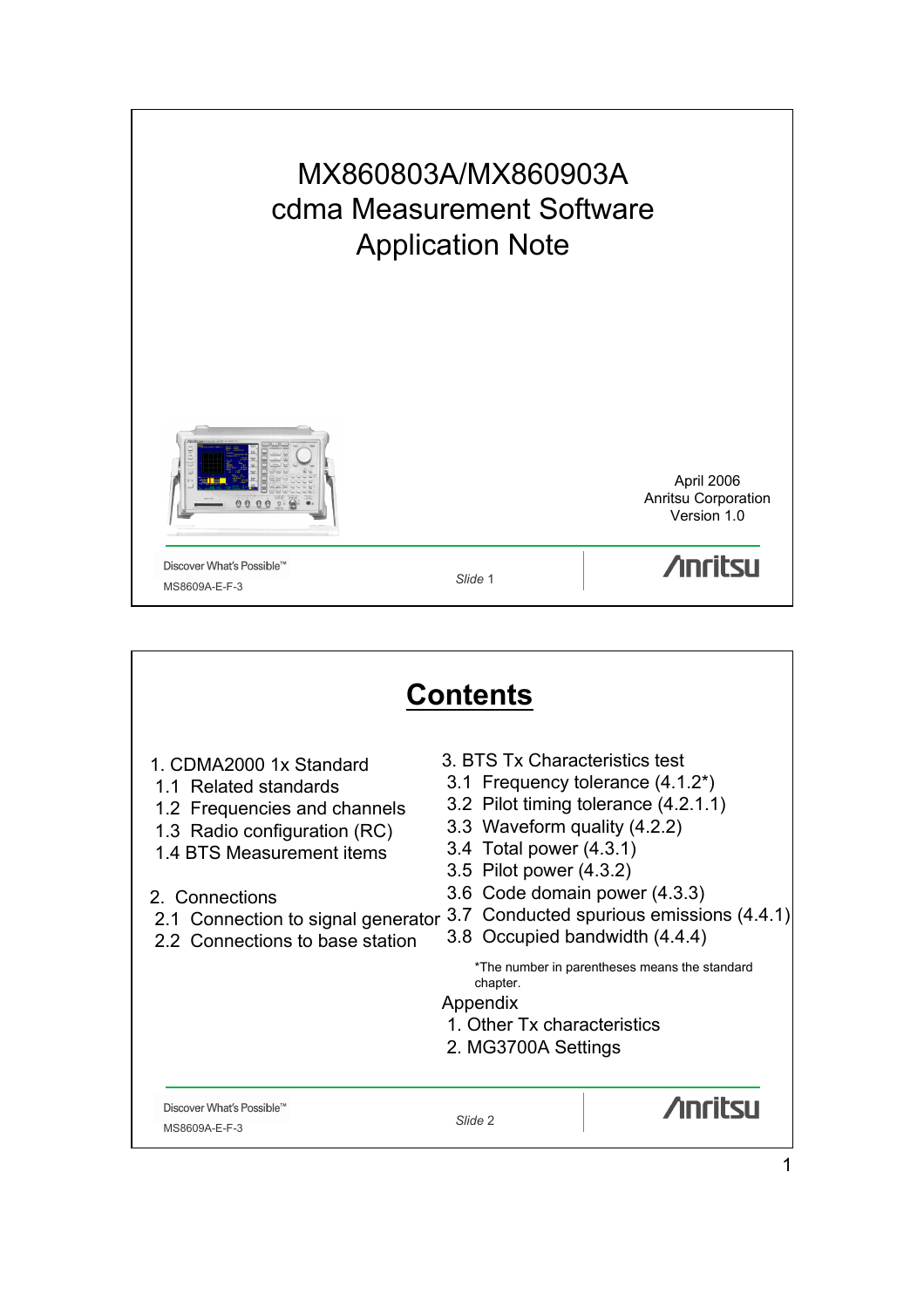

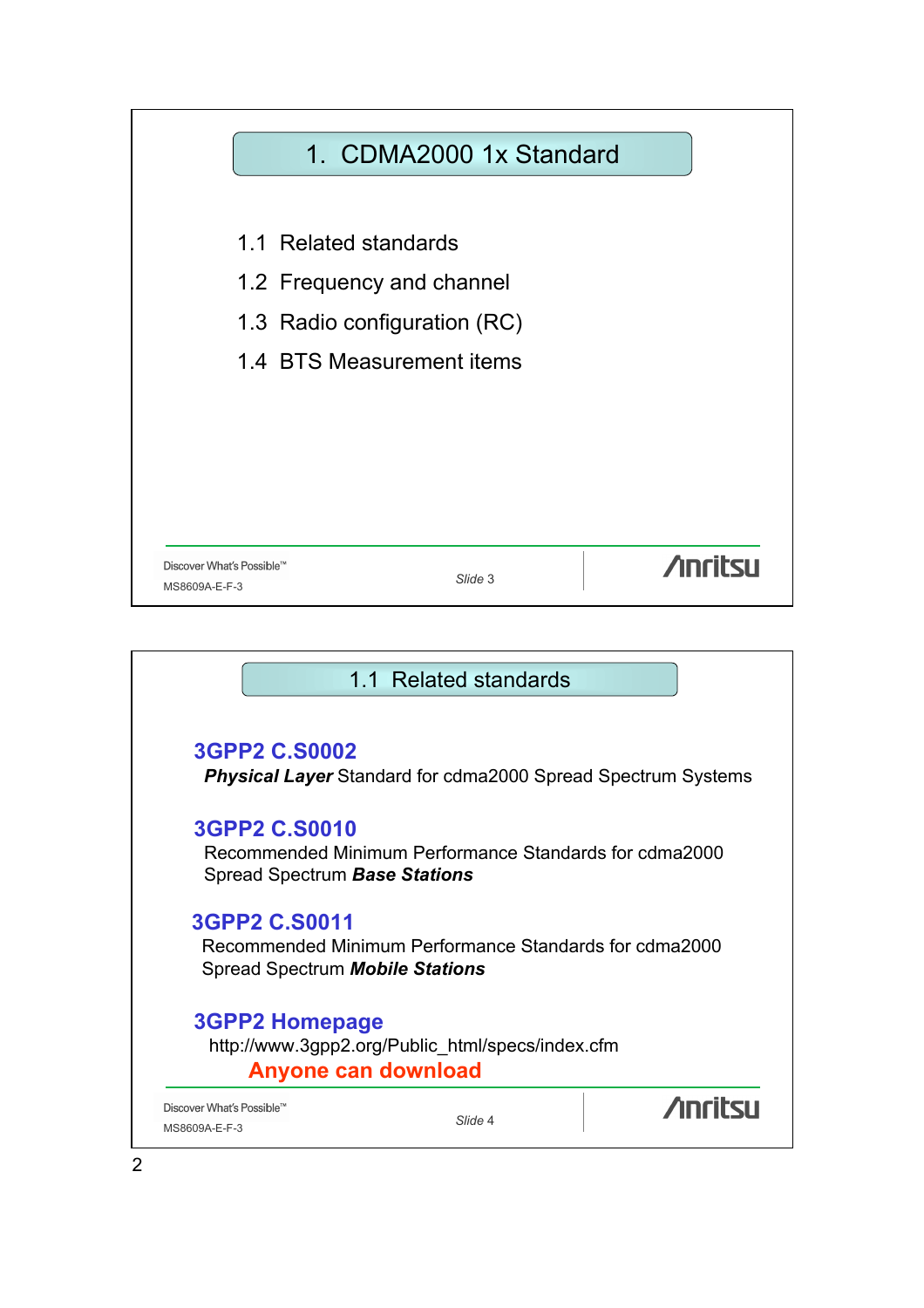

|                       |                 |                                                                      | Table 2.1.1.1.1-1. Band Class 0 System Frequency Correspondence                                    |            |                            |
|-----------------------|-----------------|----------------------------------------------------------------------|----------------------------------------------------------------------------------------------------|------------|----------------------------|
| <b>System</b>         | <b>Band</b>     |                                                                      | <b>Transmit Frequency Band (MHz)</b>                                                               |            | <b>Band Class 0</b><br>e.a |
| <b>Designator</b>     | <b>Subclass</b> | <b>Mobile Station</b>                                                | <b>Base Station</b>                                                                                | <b>MS</b>  | BS                         |
| A                     | $\Omega$        | 824.025-835.005<br>844.995-846.495                                   | 869.025-880.005<br>889.995-891.495                                                                 |            |                            |
|                       | 1               | 824.025-835.005<br>844.995-848.985                                   | 869.025-880.005<br>889.995-893.985                                                                 |            |                            |
| B                     | 0               | 835.005-844.995                                                      | 880.005-889.995                                                                                    |            | 45 MHz                     |
|                       |                 | 846.495-848.985                                                      | 891.495-893.985                                                                                    |            |                            |
|                       | $\mathbf{1}$    | 835.005-844.995                                                      | 880.005-889.995                                                                                    | 825.03 MHz | 870.03 MHz                 |
| <b>Transmitter</b>    |                 | <b>Correspondence for Band Class 0</b><br><b>CDMA Channel Number</b> | Table 2.1.1.1.1-2. CDMA Channel Number to CDMA Frequency Assignment<br><b>Center Frequency for</b> |            |                            |
|                       |                 |                                                                      | <b>CDMA</b> Channel (MHz)                                                                          |            |                            |
| <b>Mobile Station</b> |                 | $1 \le N \le 799$                                                    | $0.030 N + 825.000$                                                                                |            |                            |
|                       |                 | $991 \le N \le 1023$<br>$1 \le N \le 799$                            | $0.030$ (N - 1023) + 825.000<br>$0.030 N + 870.000$                                                |            |                            |
| <b>Base Station</b>   |                 | $991 \le N \le 1023$                                                 | $0.030$ (N - 1023) + 870.000                                                                       |            |                            |
|                       |                 |                                                                      |                                                                                                    |            | 3GPP2 C.S0002              |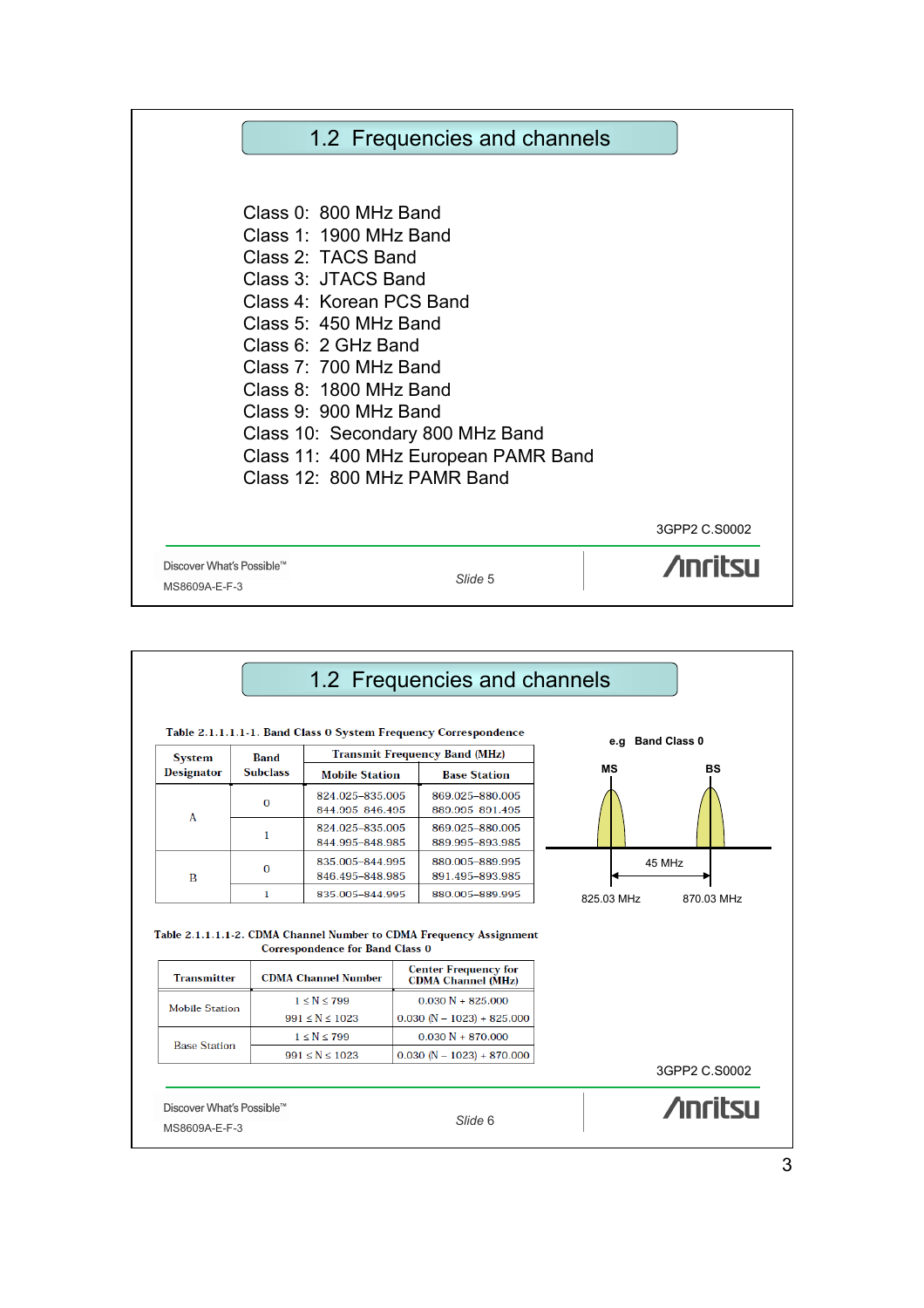

| C.S0010 | <b>Transmission Characteristics</b>             | MS8608/09A |
|---------|-------------------------------------------------|------------|
| 4.1.2   | Frequency tolerance                             | Yes        |
| 4.2.1.1 | Pilot timing tolerance                          | Yes        |
| 4.2.1.2 | Pilot channel to code channel time tolerance    |            |
| 4.2.1.3 | Pilot channel to code channel phase tolerance   |            |
| 422     | Waveform quality                                | Yes        |
| 4.2.3   | Forward power control sub-channel               | Yes        |
| 4.3.1   | <b>Total power</b>                              | Yes        |
| 4.3.2   | Pilot power                                     | Yes        |
| 4.3.3   | Code domain power                               | Yes        |
| 4.4.1   | Conducted spurious emissions                    | Yes        |
| 4.4.2   | Radiated spurious emissions                     | Yes        |
| 4.4.3   | Inter-base station transmission intermodulation |            |
| 4.4.4   | Occupied bandwidth                              | Yes        |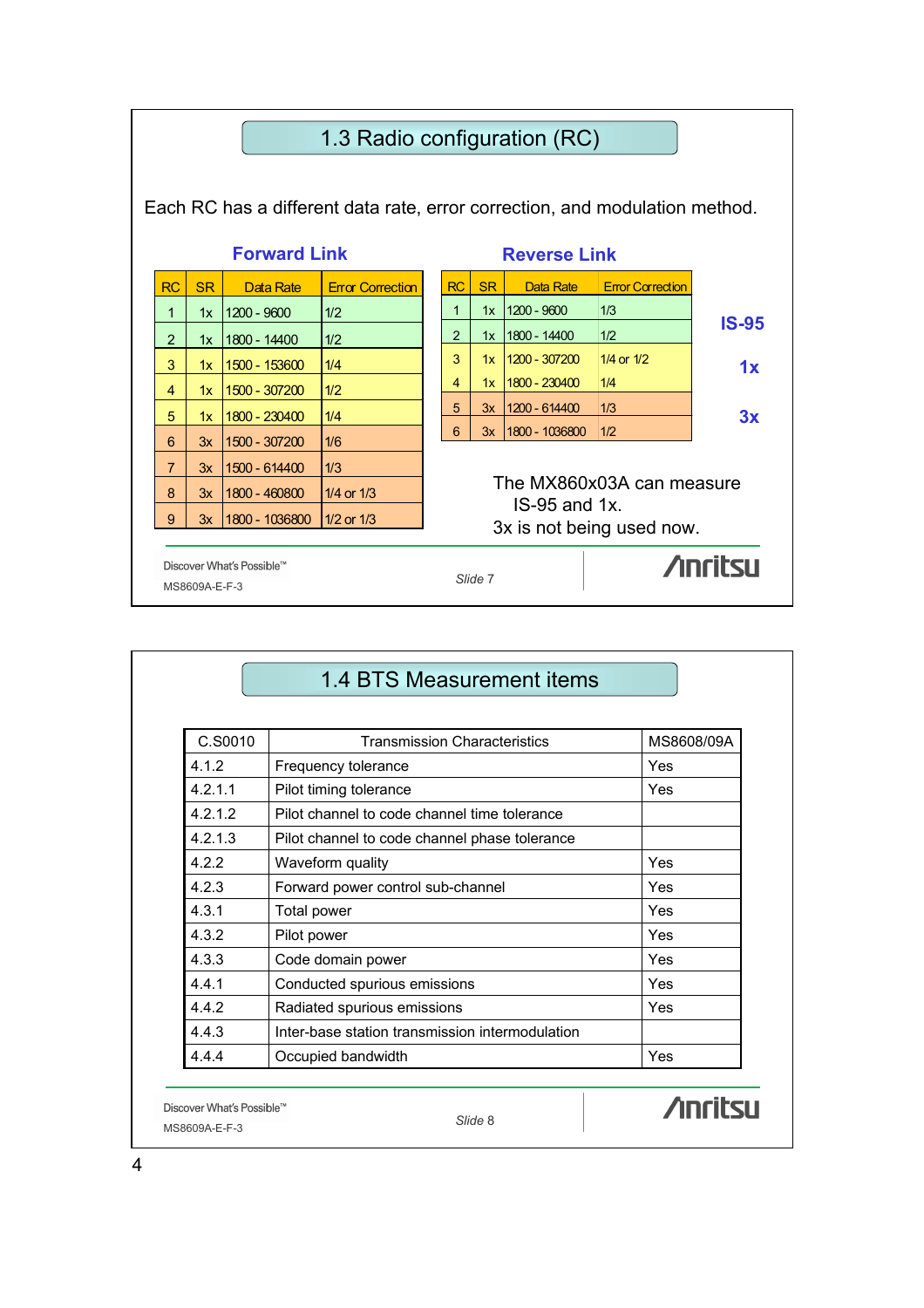

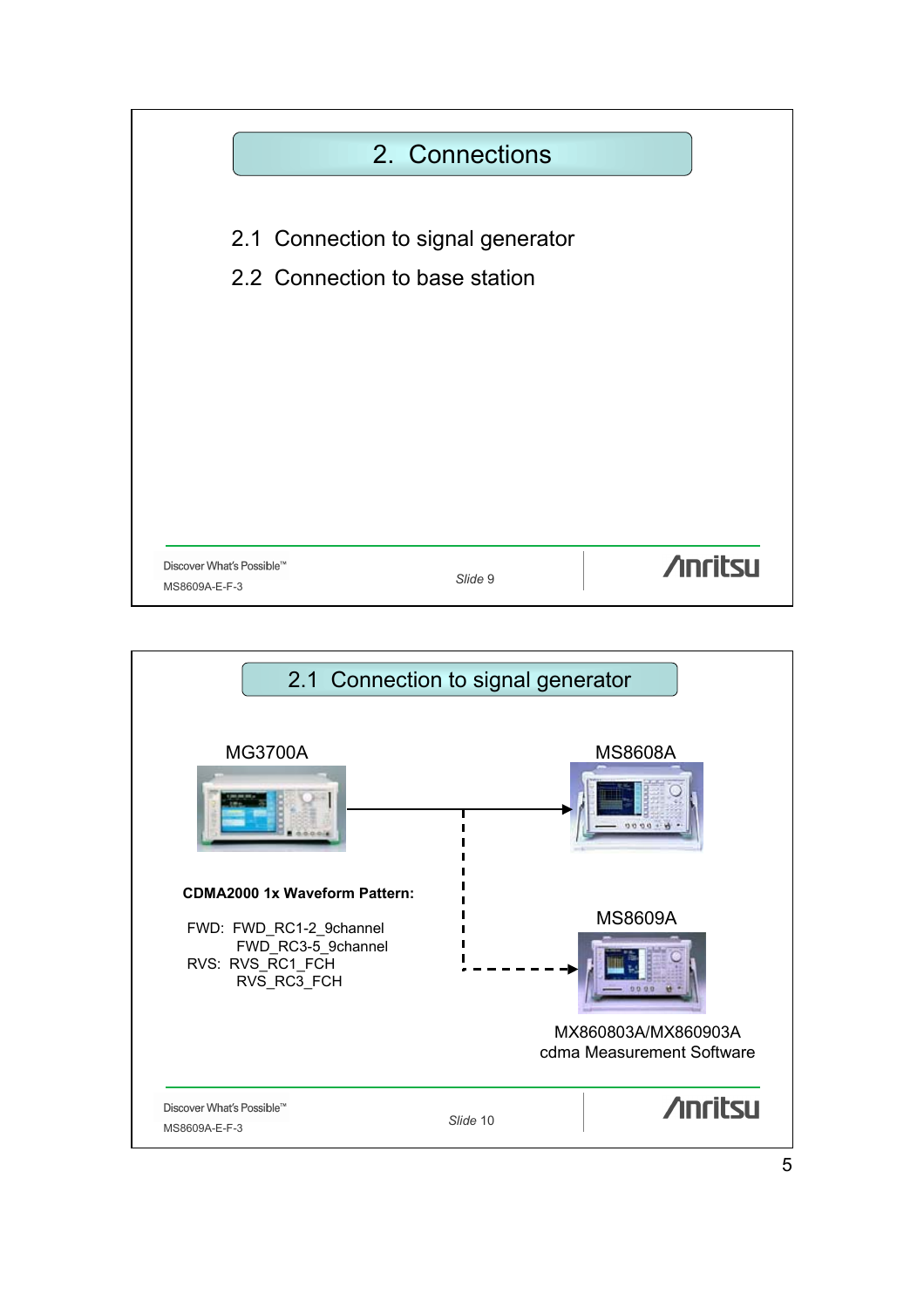

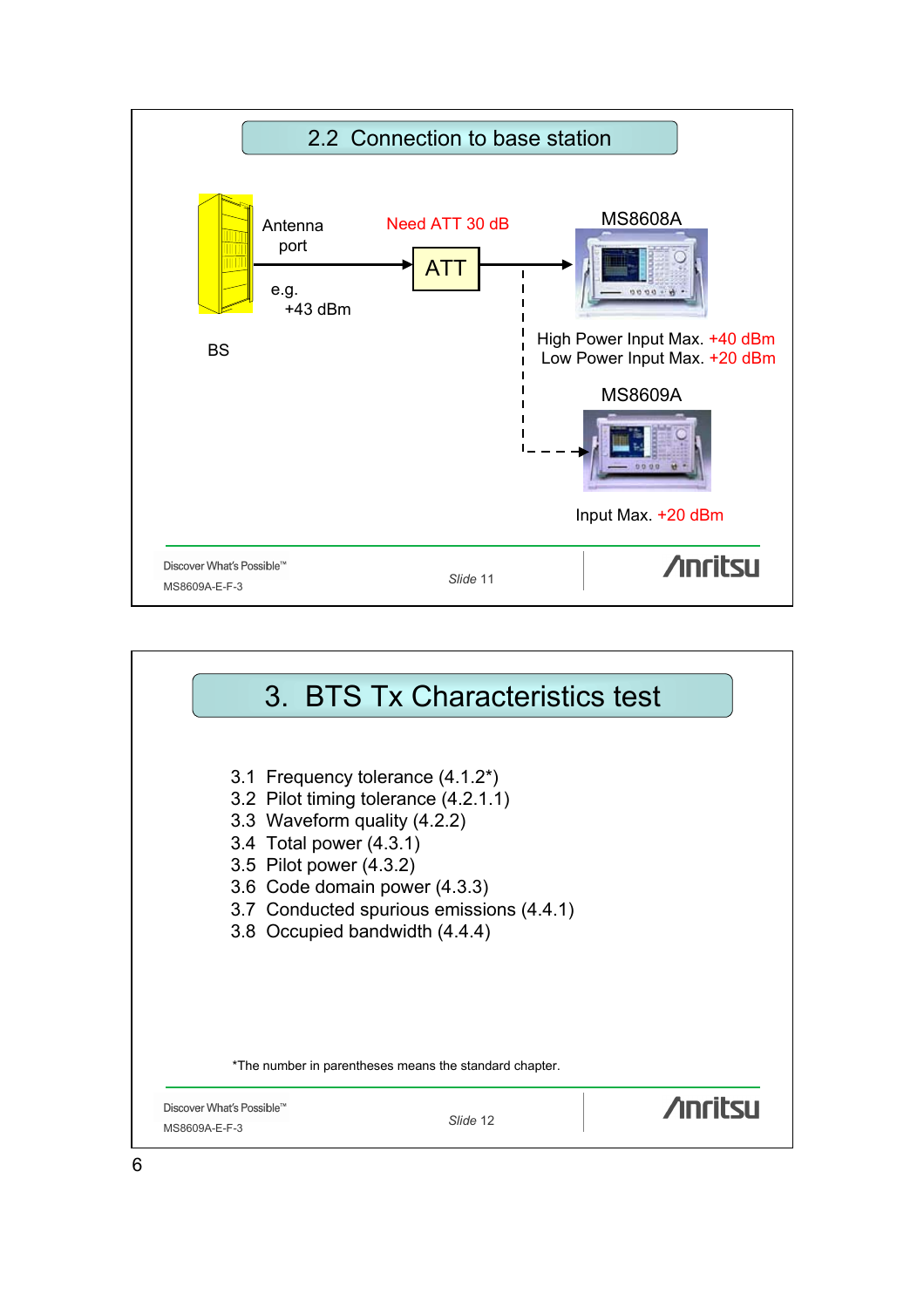

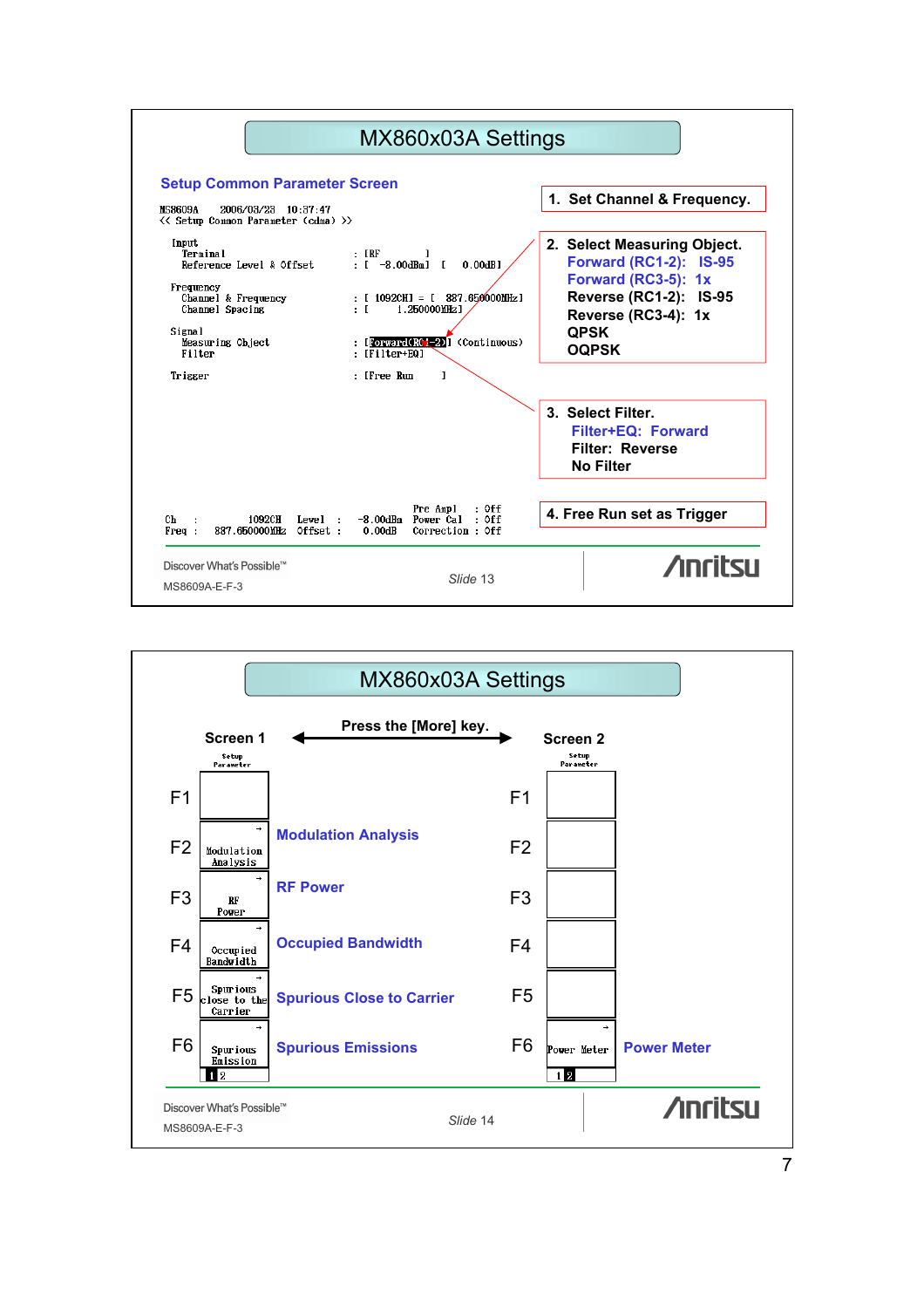

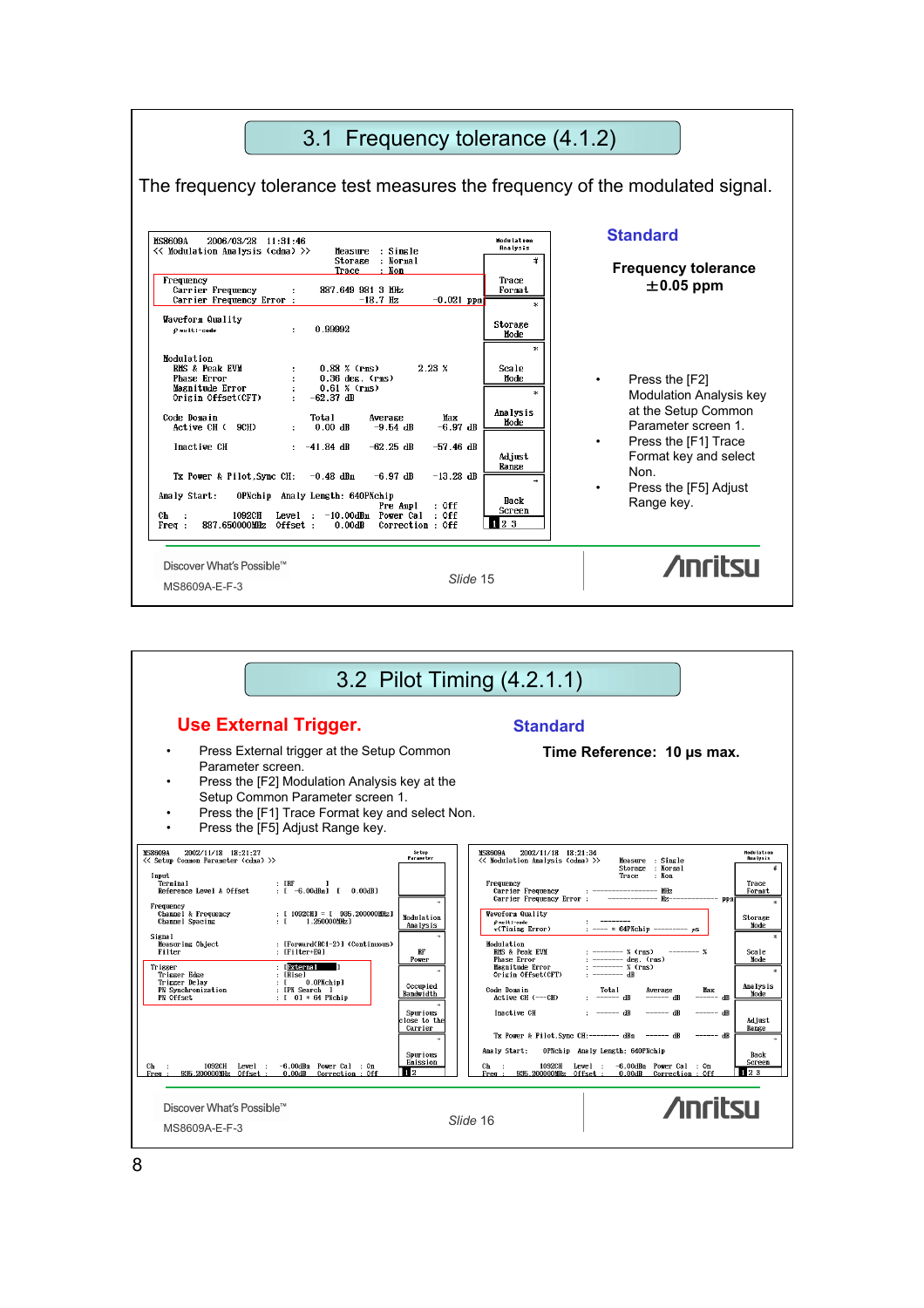

| 3.4 Total power (4.3.1)                                                                                     |                 |                                                                                 |
|-------------------------------------------------------------------------------------------------------------|-----------------|---------------------------------------------------------------------------------|
| The carrier is measured using the power meter.                                                              |                 |                                                                                 |
|                                                                                                             |                 | <b>Standard</b>                                                                 |
| <b>MS8609A</b><br>2006/03/28 11:33:30<br><< Power Meter (cdma) >><br>Measure : Single                       | Power Meter     | <b>RF Power Output</b>                                                          |
|                                                                                                             | Set<br>Relative | $+2$ dB to -4 dB                                                                |
| <b>POWER</b><br>$-0.40$ dBm<br>$\ddot{\cdot}$                                                               | Range Up        | <b>Calibration method</b>                                                       |
| dB                                                                                                          |                 | Press the [F6] Power<br>Meter key at the Setup                                  |
| $0.913$ mW                                                                                                  | Range Down      | Common Parameter<br>screen 2.                                                   |
| $0dBm$ )<br>(Range:                                                                                         | Adjust<br>Range | Disconnect the input<br>$\bullet$<br>cable.<br>Press the [F5] Zero<br>$\bullet$ |
|                                                                                                             | Zero Set        | set key.<br>Connect the input<br>$\bullet$                                      |
| $-10.00$ dRm<br>1092CH<br>Сh<br>Level :<br>887.650000MHz<br>Correction : Off<br>Freq:<br>Offset :<br>0.00dB | Back<br>Screen  | cable.<br>Press the [F4]<br>Adjust Range key.                                   |
| Discover What's Possible™<br>MS8609A-E-F-3                                                                  | Slide 18        | <b>Anritsu</b>                                                                  |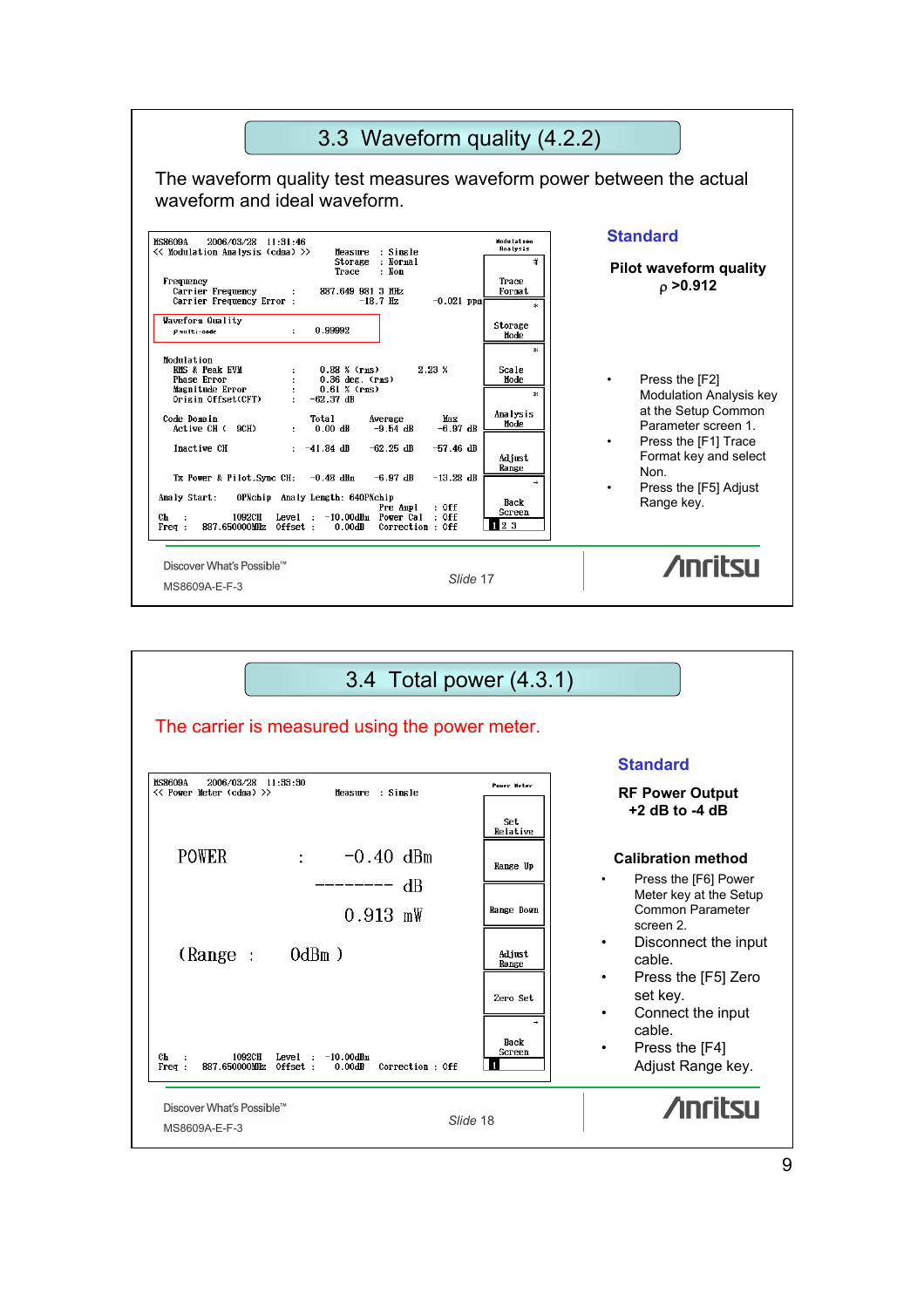

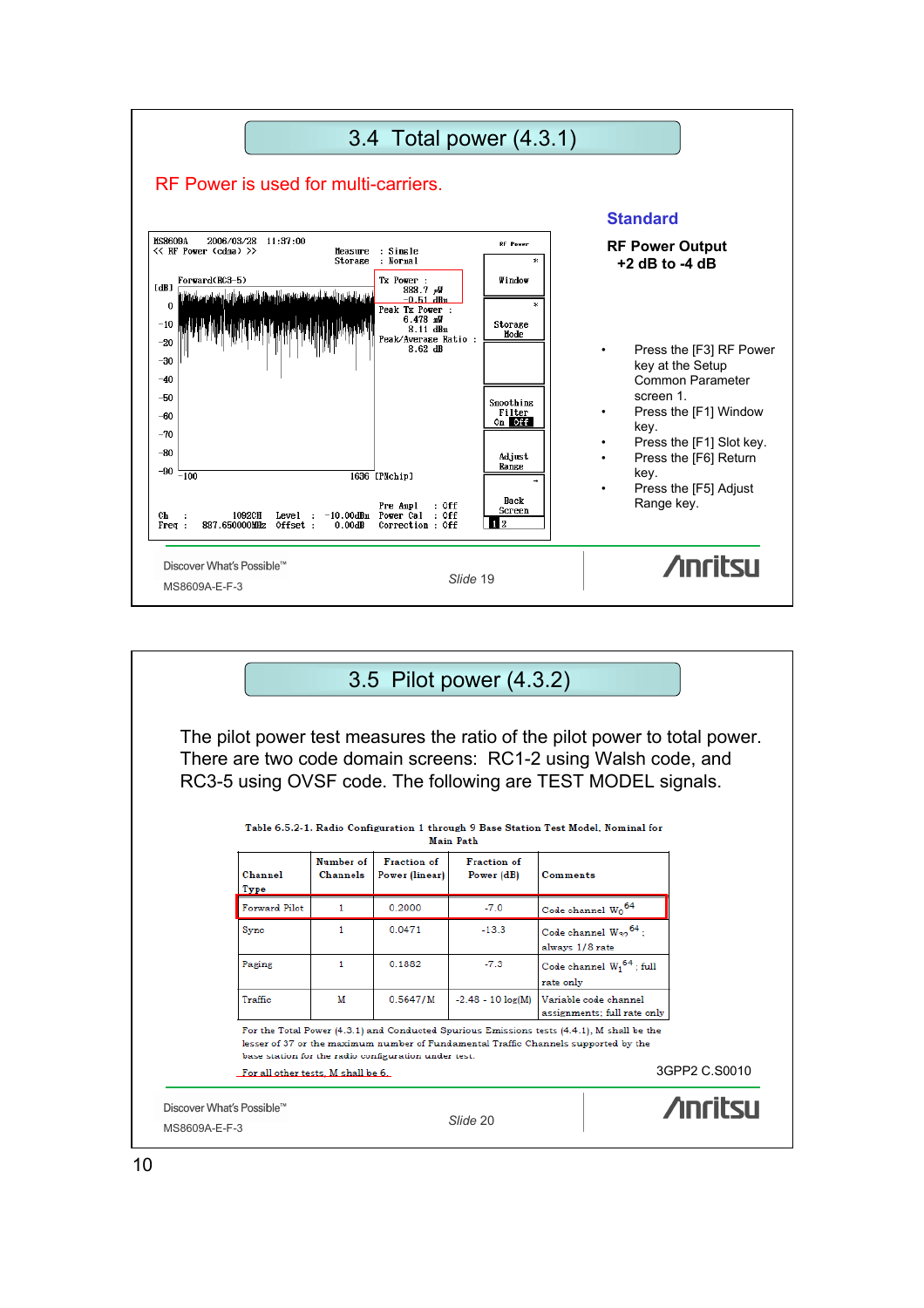

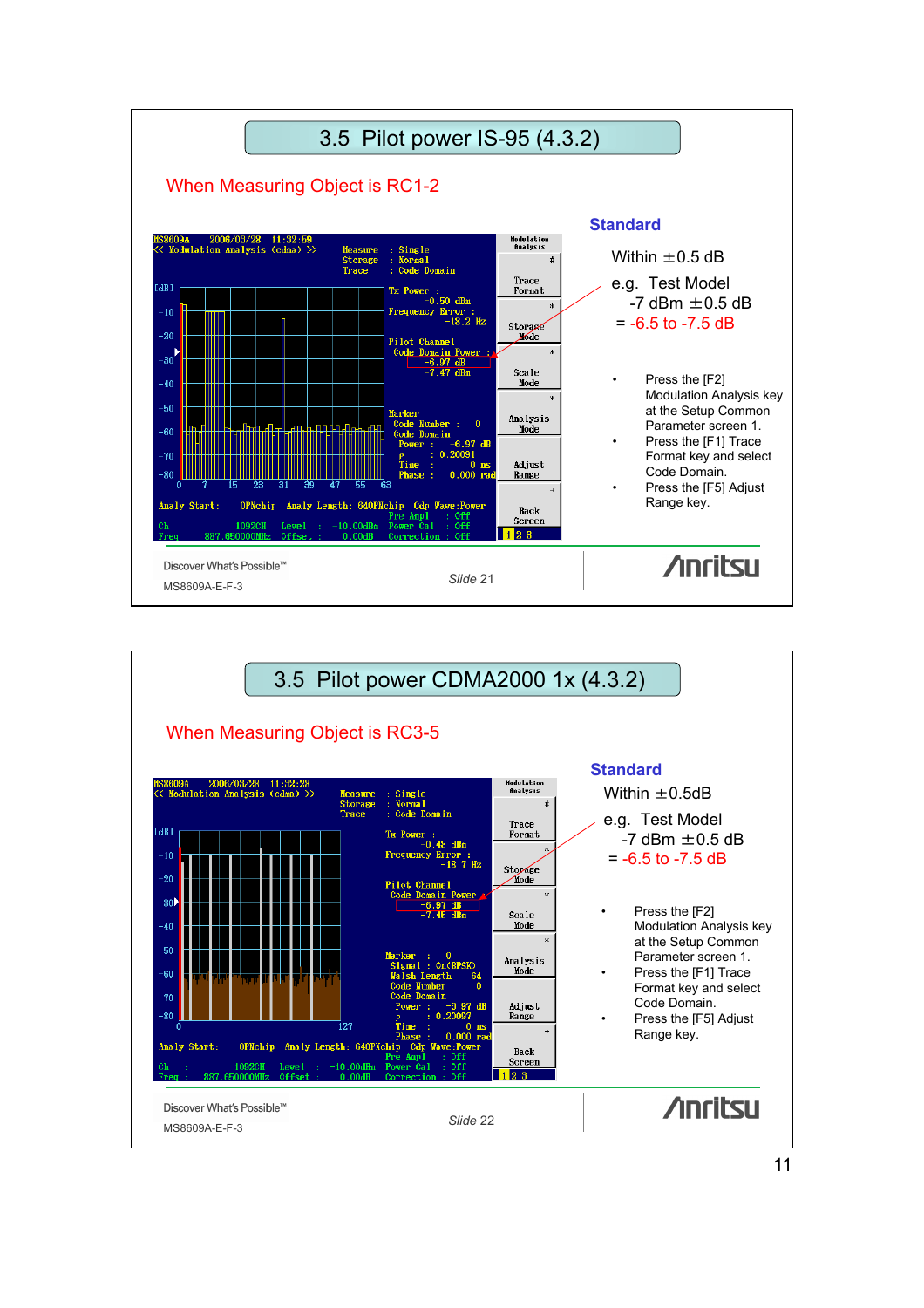

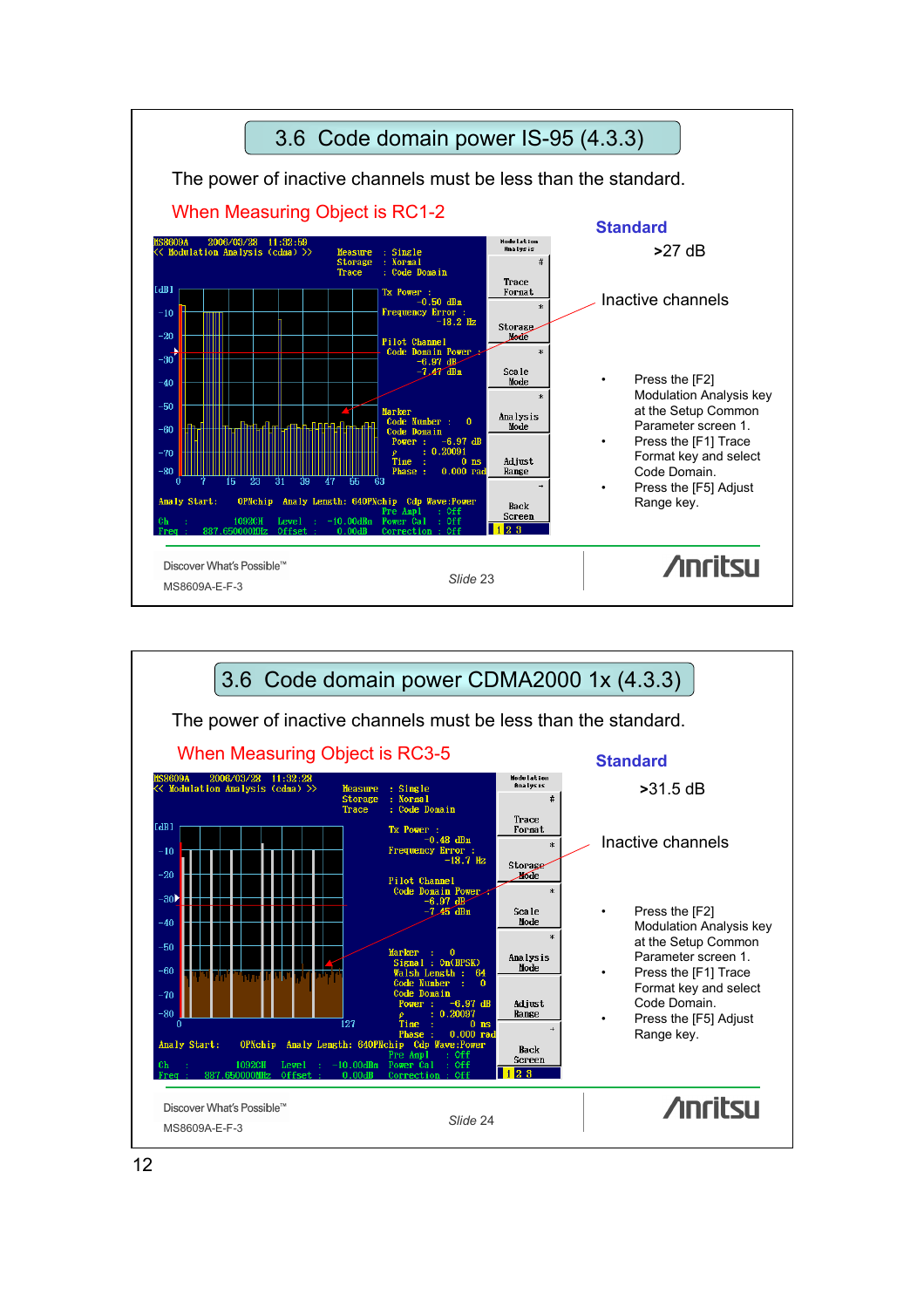| The spurious emission test measures emissions at frequencies that are<br>outside the assigned CDMA channel.<br>The standard is decided by each class. |                                                                                              |                                                         |                                                                                                                                                                            |  |  |
|-------------------------------------------------------------------------------------------------------------------------------------------------------|----------------------------------------------------------------------------------------------|---------------------------------------------------------|----------------------------------------------------------------------------------------------------------------------------------------------------------------------------|--|--|
|                                                                                                                                                       | Table 4.4.1.3-1. Band Class 0, 2, 3, 5, 7, 9, and 10 Transmitter Spurious Emission<br>Limits |                                                         |                                                                                                                                                                            |  |  |
| e.g. Band Class                                                                                                                                       | For  Af  Within the Range                                                                    | <b>Applies</b> to<br><b>Multiple</b><br><b>Carriers</b> | <b>Emission Limit</b>                                                                                                                                                      |  |  |
|                                                                                                                                                       | 750 kHz to 1.98 MHz                                                                          | No                                                      | -45 dBc / 30 kHz                                                                                                                                                           |  |  |
| 0, 2, 3, 5, 7, 9 and 10                                                                                                                               | 1.98 MHz to 4.00 MHz                                                                         | No                                                      | -60 dBc / 30 kHz; Pout $\geq$ 33 dBm<br>-27 dBm / 30 kHz; 28 dBm $\leq$ Pout < 33 dBm<br>-55 dBc / 30 kHz; Pout < 28 dBm                                                   |  |  |
|                                                                                                                                                       | 3.25 MHz to 4.00 MHz<br>(Band Class 7 only)                                                  | Yes                                                     | -46 dBm / 6.25 kHz                                                                                                                                                         |  |  |
|                                                                                                                                                       | $> 4.00$ MHz<br>(ITU Category A only)                                                        | Yes                                                     | $-13$ dBm / 1 kHz: 9 kHz < $f < 150$ kHz<br>$-13$ dBm / 10 kHz; 150 kHz < $f < 30$ MHz<br>$-13 dBm/100 kHz$ ; 30 MHz < f < 1 GHz<br>$-13$ dBm / 1 MHz; 1 GHz < $f < 5$ GHz |  |  |
|                                                                                                                                                       | $> 4.00$ MHz<br>(ITU Category B only)                                                        | Yes                                                     | -36 dBm / 1 kHz; 9 kHz < f < 150 kHz<br>$-36$ dBm / 10 kHz: 150 kHz < $f < 30$ MHz<br>-30 dBm / 1 MHz; 1 GHz < f < 12.5 GHz                                                |  |  |
|                                                                                                                                                       | 4.00 to 6.40 MHz<br>(ITU Category B only)                                                    | Yes                                                     | $-36 dBm / 1 kHz$ 30 MHz < $f < 1 GHz$                                                                                                                                     |  |  |
|                                                                                                                                                       | 6.40 to 16 MHz<br>(ITU Category B only)                                                      | Yes                                                     | -36 dBm / 10 kHz 30 MHz < f < 1 GHz                                                                                                                                        |  |  |
| 3GPP2 C.S0010                                                                                                                                         | $>16$ MHz<br>(ITU Category B only)                                                           | Yes                                                     | -36 dBm / 100 kHz 30 MHz < f < 1 GHz                                                                                                                                       |  |  |
| Discover What's Possible™<br>MS8609A-E-F-3                                                                                                            | Slide 25                                                                                     |                                                         | <b>Anritsu</b>                                                                                                                                                             |  |  |

|                 |                                           |                                                         | Table 4.4.1.3-2. Band Class 1, 4, 6, and 8 Transmitter Spurious Emission Limits                                                                                               |
|-----------------|-------------------------------------------|---------------------------------------------------------|-------------------------------------------------------------------------------------------------------------------------------------------------------------------------------|
| e.g. Band Class | For  Af  Within the Range                 | <b>Applies</b> to<br><b>Multiple</b><br><b>Carriers</b> | <b>Emission Limit</b>                                                                                                                                                         |
|                 | 885 kHz to 1.25 MHz                       | No                                                      | -45 dBc / 30 kHz                                                                                                                                                              |
| 1, 4, 6 and 8   | 1.25 to 1.98 MHz                          | No                                                      | More stringent of<br>45 dBc / 30 kHz or -9 dBm / 30 kHz                                                                                                                       |
|                 | 1.25 to 2.25 MHz<br>(MC tests only)       | Yes                                                     | -9 dBm / 30 kHz                                                                                                                                                               |
|                 | 1.25 to 1.45 MHz<br>(Band Class 6 only)   | Yes                                                     | $-13$ dBm $/$ 30 kHz                                                                                                                                                          |
|                 | 1.45 to 2.25 MHz<br>(Band Class 6 only)   | Yes                                                     | $-[13 + 17 \times (\Delta f - 1.45 \text{ MHz})]$ dBm / 30 kHz                                                                                                                |
|                 | 1.98 MHz to 2.25 MHz                      | No                                                      | -55 dBc / 30 kHz; Pout $\geq$ 33 dBm<br>-22 dBm / 30 kHz; 28 dBm $\leq$ Pout < 33 dBm<br>-50 dBc / 30 kHz; Pout < 28 dBm                                                      |
|                 | 2.25 MHz to 4.00 MHz                      | Yes                                                     | $-13$ dBm $/ 1$ MHz                                                                                                                                                           |
|                 | $> 4.00$ MHz<br>(ITU Category A only)     | Yes                                                     | -13 dBm / 1 kHz; 9 kHz < f < 150 kHz<br>$-13$ dBm / $10$ kHz: $150$ kHz < $f$ < $30$ MHz<br>$-13$ dBm/100 kHz; 30 MHz < $f < 1$ GHz<br>$-13$ dBm / 1 MHz; 1 GHz < $f < 5$ GHz |
|                 | $> 4.00$ MHz<br>(ITU Category B only)     | Yes                                                     | -36 dBm / 1 kHz: $9$ kHz < $f$ < 150 kHz<br>$-36$ dBm / 10 kHz; 150 kHz < $f < 30$ MHz<br>-36 dBm/100 kHz; 30 MHz < f < 1 GHz                                                 |
|                 | 4.00 to 16.0 MHz<br>(ITU Category B only) | Yes                                                     | -30 dBm / 30 kHz; 1 GHz < f < 12.5 GHz                                                                                                                                        |
|                 | 16.0 to 19.2 MHz<br>(ITU Category B only) | Yes                                                     | -30 dBm / 300 kHz; 1 GHz < f < 12.5 GHz                                                                                                                                       |
| 3GPP2 C.S0010   | $>19.2$ MHz<br>(ITU Category B only)      | Yes                                                     | -30 dBm / 1 MHz; 1 GHz < f < 12.5 GHz                                                                                                                                         |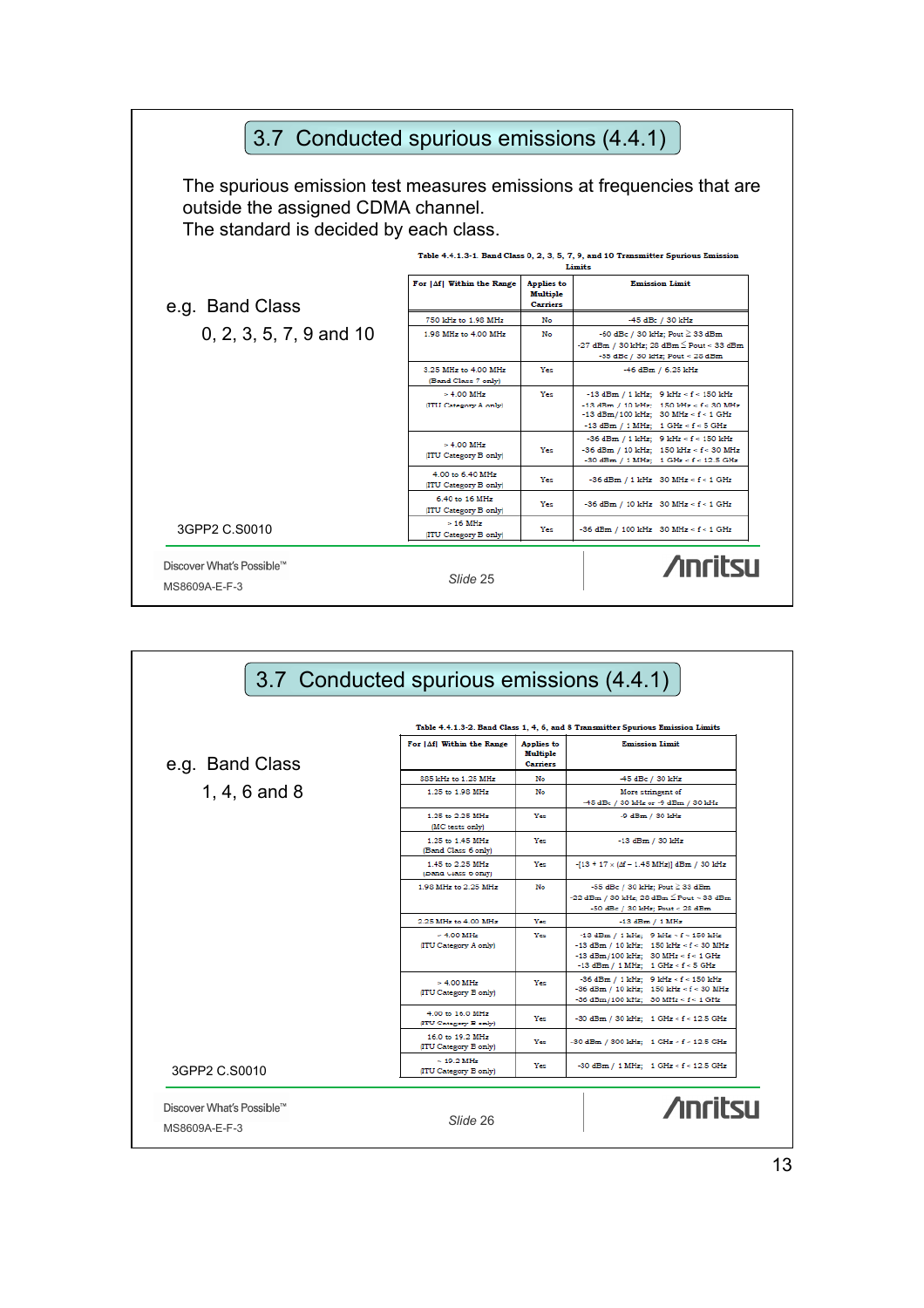

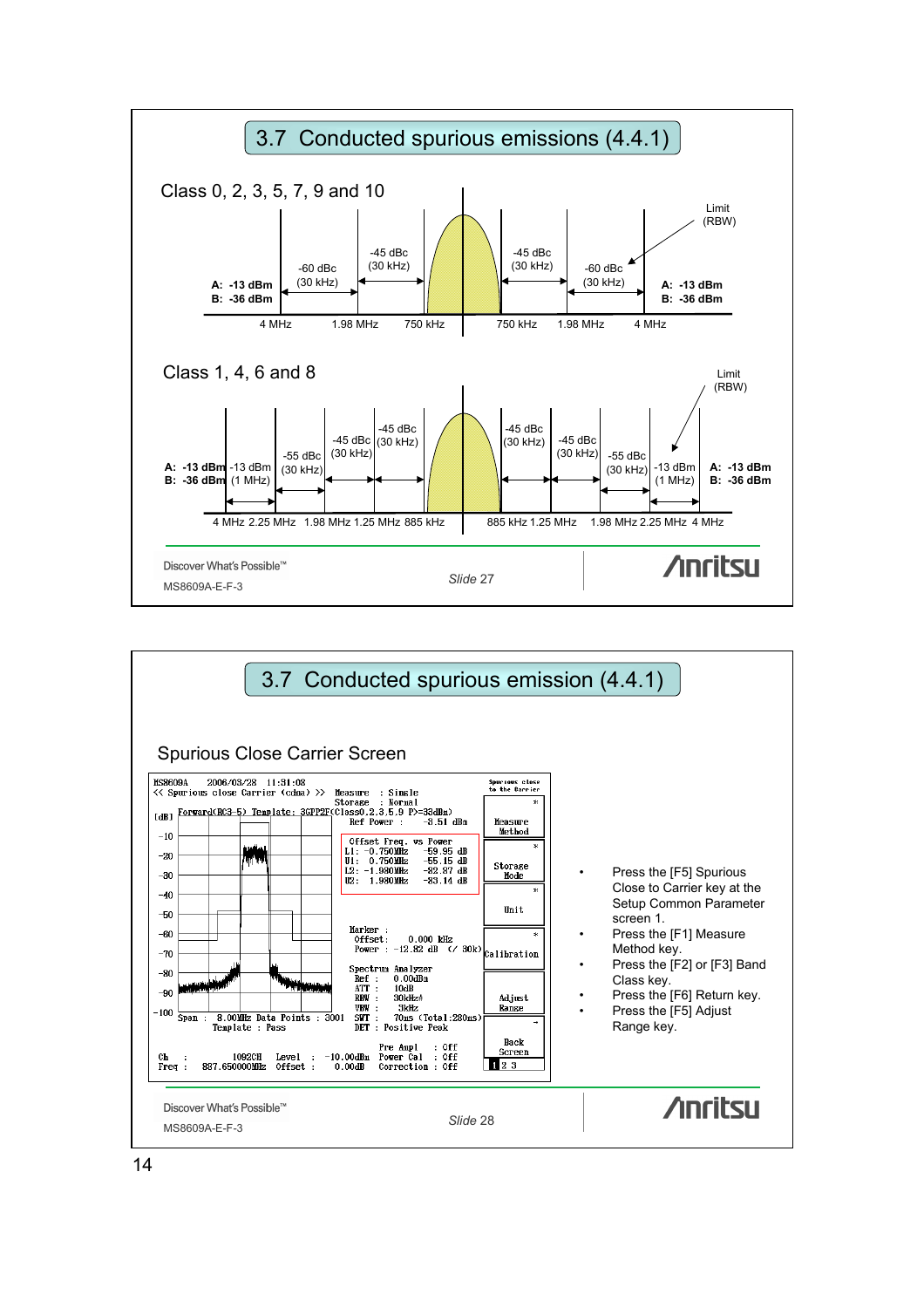

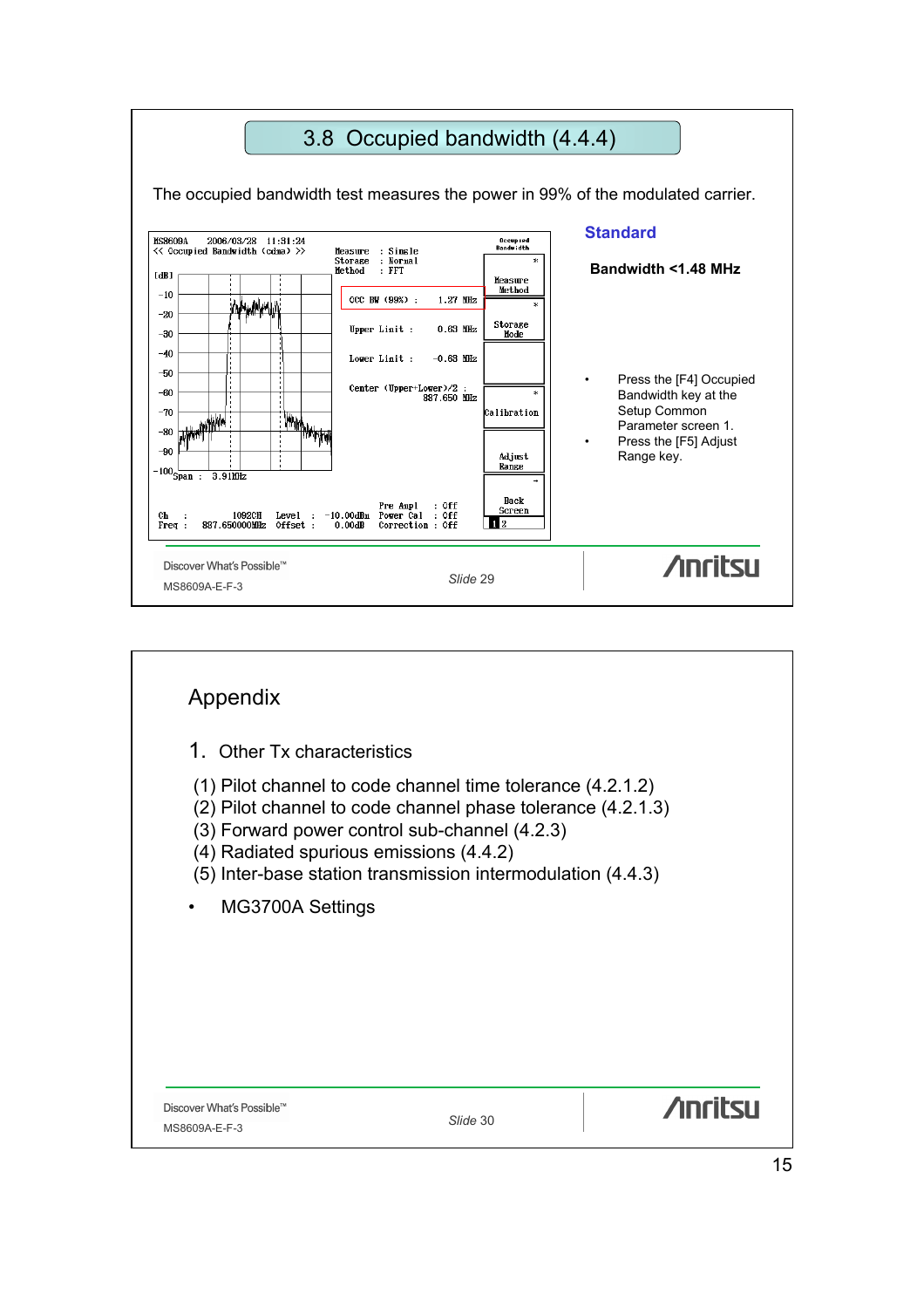|                 | (1) Pilot channel to code channel time tolerance (4.2.1.2)                                                                                                                                                                                                    |               |
|-----------------|---------------------------------------------------------------------------------------------------------------------------------------------------------------------------------------------------------------------------------------------------------------|---------------|
|                 | Pilot channel to code channel time tolerance is the permissible error in timing between<br>the radiated pilot channel and the other code channels transmitted out of the RF output<br>port containing the same pilot channel within one Forward CDMA Channel. |               |
| <b>Standard</b> | Time Reference: < ±50 ns                                                                                                                                                                                                                                      |               |
|                 |                                                                                                                                                                                                                                                               |               |
|                 |                                                                                                                                                                                                                                                               |               |
|                 | (2) Pilot channel to code channel phase tolerance (4.2.1.3)                                                                                                                                                                                                   |               |
| Channel.        | Pilot Channel to code channel phase tolerance is the permissible error in RF phase<br>between the radiated pilot channel and the other channels within one Forward CDMA                                                                                       |               |
| <b>Standard</b> | Phase Reference: < 0.15 radians                                                                                                                                                                                                                               |               |
|                 |                                                                                                                                                                                                                                                               | 3GPP2 C.S0010 |



16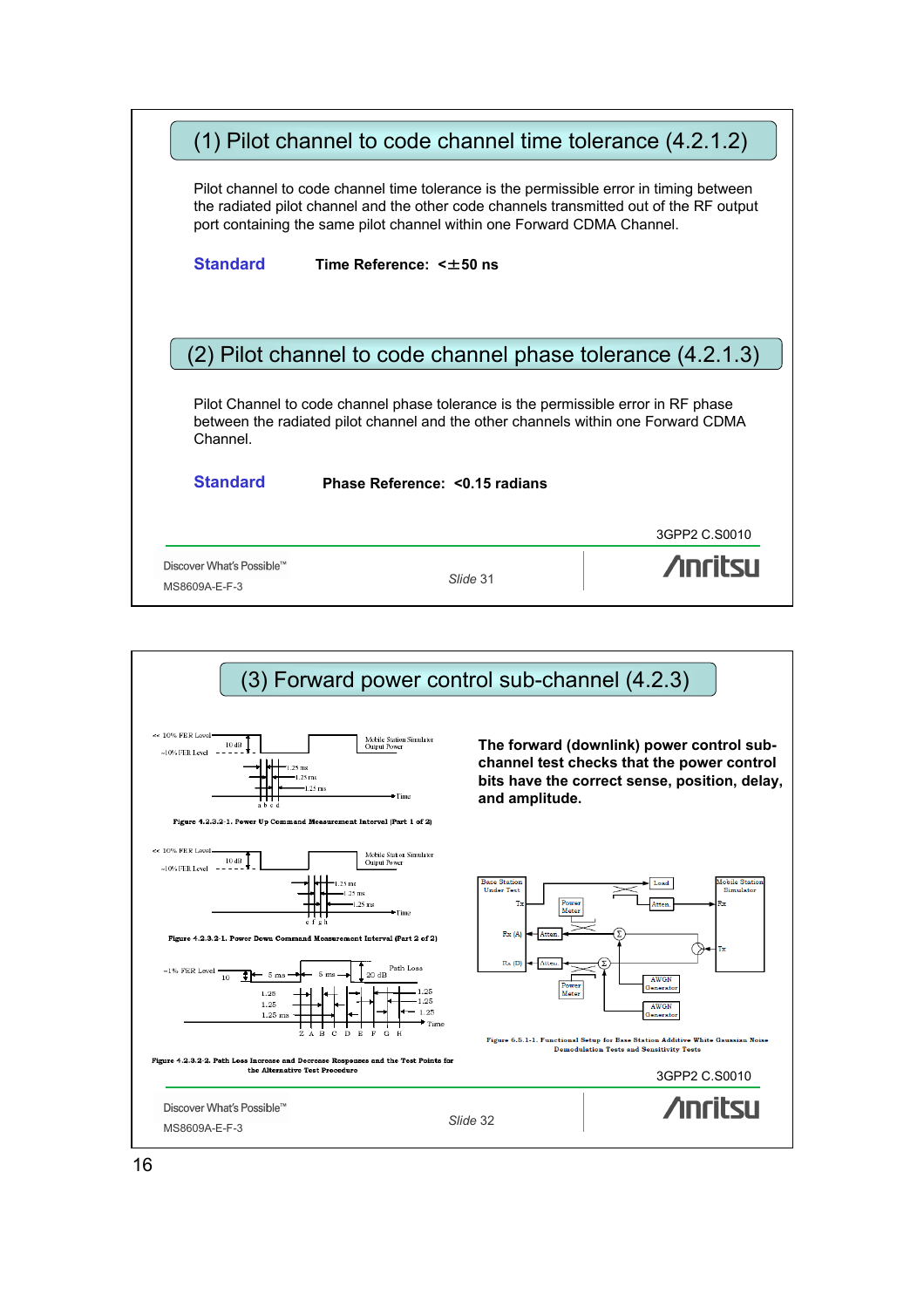

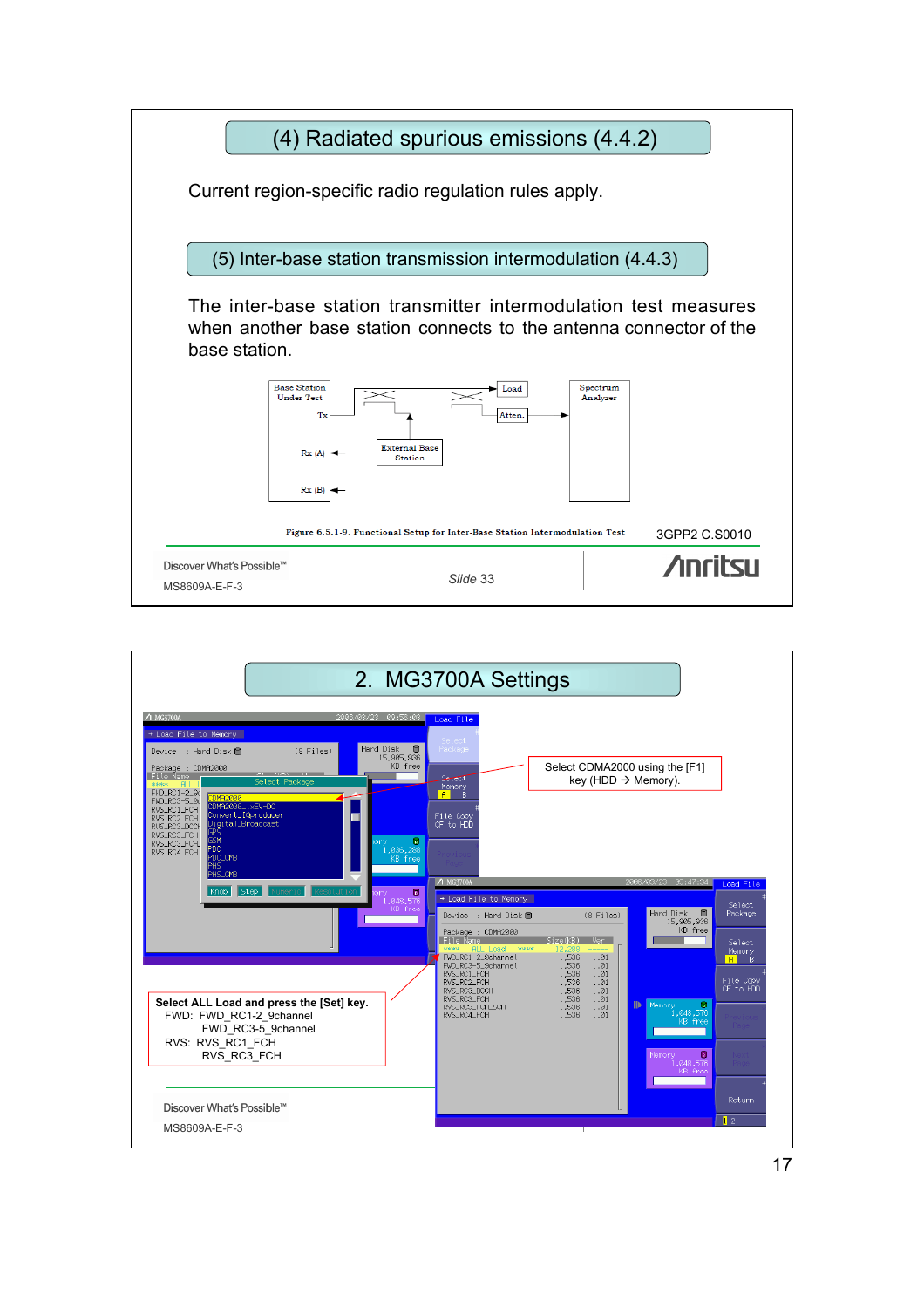|                                            | 2. MG3700A Settings                                                                                                                                                                                                                                  |                |
|--------------------------------------------|------------------------------------------------------------------------------------------------------------------------------------------------------------------------------------------------------------------------------------------------------|----------------|
|                                            | △ MG3700A<br>2006/03/23 09:56:25<br>Baseband                                                                                                                                                                                                         |                |
|                                            | Freq.<br>Ref-Clk Int<br>887 650 000.00<br>Load File<br>RF Reverse<br>to Memory<br>GHz<br>kHz<br>MHz<br>Hz<br>Modulation<br>Level                                                                                                                     |                |
|                                            | $\bullet$ On<br>$Q$ . $Q\overline{Q}$ dBm<br>RF Output<br><b>BBref:Int</b><br>IQSrc: Int<br>PLSmod: Int<br>$\bullet$ On<br>File Select : [FWD_RC1-2_9channel  ]<br><b>IIIIIII</b> Playing S/F Trigger : Off                                          |                |
|                                            | $\bullet$<br>Pattern: FWD_RC1-2_9channel<br>Comment<br>Waveform<br>/ CDMR2800 1X Forward Link RC1-2<br>/ TCH x6 + SyncCH + PCH + PilotCH<br>/ Version 1.01<br>+I/Q Output<br>Restart<br><b>CM</b><br>Modulation Input I/Q<br>$\rightarrow$ RF 0utput |                |
|                                            | Detail Information<br>Ext I/0<br>Setup                                                                                                                                                                                                               |                |
|                                            | $\mathbf{1}$ 2                                                                                                                                                                                                                                       |                |
| Discover What's Possible™<br>MS8609A-E-F-3 | Slide 35                                                                                                                                                                                                                                             | <b>Anritsu</b> |